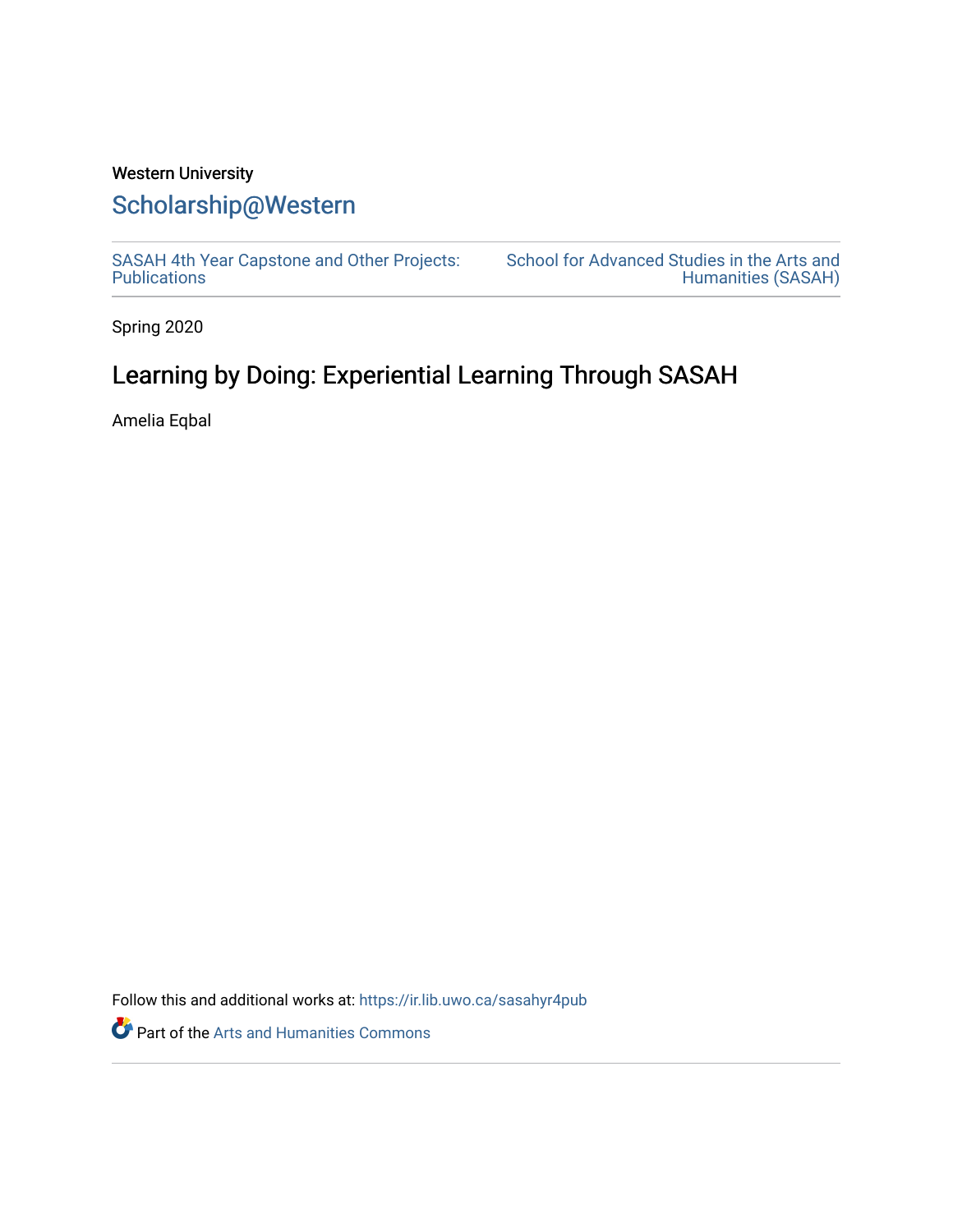Amelia Eqbal Dr. Barbara Bruce SASAH CEL Final Report December 9, 2019

## Learning by Doing: Experiential Learning Through SASAH

The Community Engaged Learning portion of my SASAH degree has empowered me in ways I never anticipated when I first embarked on this course. While there were days where I wished I could forgo the requirement, having now reached the end of my placements I can confidently say I would not have wanted the last couple years to go any other way. Between participating in the North Meets South Exchange and The Walrus internship program, I can feel in both my head and my heart how much I have grown as a writer, a professional and an individual in the wake of completing these two unique opportunities.

The opportunity to attend the North Meets South Exchange fell into my lap. My mom told me about an all-expenses-paid trip offered through the Jr. Economic Club of Canada, an organization dedicated to improving financial literacy amongst youth in Canada and was adamant that I apply. While I was neither economically inclined nor incredibly involved in my community at the time, I knew it would stand out on a resumé and challenge me—everything I was hoping to get out of my summer work experience. By the time the sun set on Day One, however, I knew that the next two weeks would amount to more than just a line on my resumé. The premise was simple: bring together ten Indigenous and ten non-Indigenous youth from Ontario for a two-week crash course on Anishinaabe culture and issues facing Canada's Indigenous communities as well as business principles that have allowed some of the top companies in Canada to thrive, the little-known truths about provincial politics, and the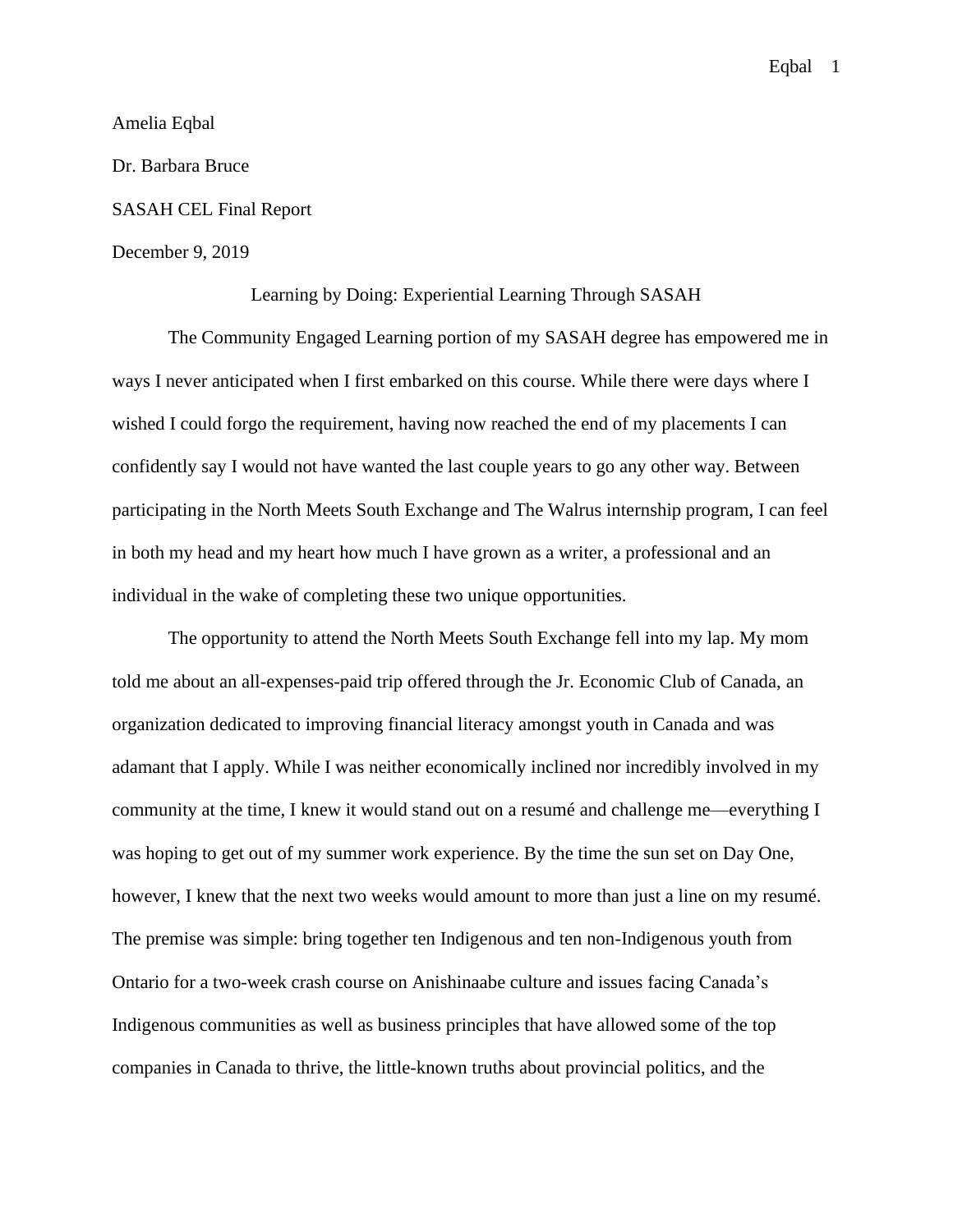fundamentals of financial literacy. At the end of the two weeks, we were expected to create and present our own public-policy framework to address problems facing Indigenous communities. With an agenda like this, the experience that followed was more intense and rewarding than I could have imagined.

The North Meets South Exchange was the epitome of a hands-on learning experience. The structure of the program effectively removed me and my fellow participants from everything and everyone we knew; this immersion in a new environment forced us to focus on the present moment. While on Manitoulin Island, we spent our days in various community centres on different reserves in the area learning from community members about tenets of Anishinaabe culture and hearing stories of intergenerational trauma resulting from the legacy of Canada's residential school system. We were introduced to every facet of the Anishinaabe way of life from beading, music, and farming to medicine, smudging, and sunrise ceremonies. We also got a glimpse of life on a reserve—from interacting with "res dogs" to hearing our Indigenous peers remark that they were going into the lake "res style" to seeing AIDS awareness posters and a plate of free condoms in the public washrooms. This total exposure effectively humanized these people and their plights and grounded in reality the history we had learned.

One issue we learned about that I found particularly striking was the extent and scale of the crisis surrounding missing and murdered Indigenous women; I did not realize how long it had been going on, nor ever really stopped long enough to contemplate what it must be like to have a family member missing for years while receiving little help from the very institutions that are supposed to protect you. I was also horrified to learn about the forced sterilizations that Indigenous women have endured throughout Canada's history, and how this grave injustice still persists today. Between learning about these various manifestations of colonization and hearing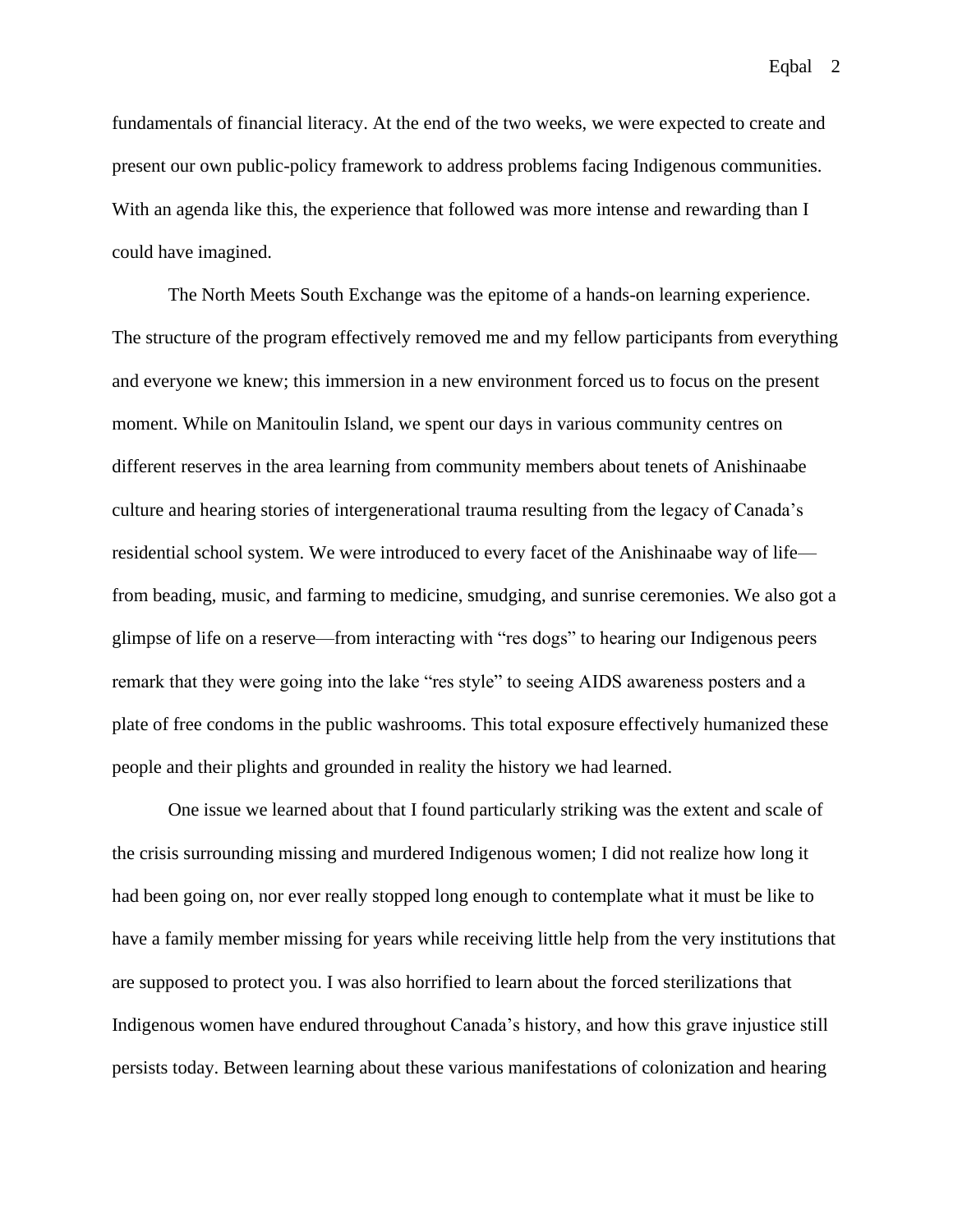stories from my Indigenous peers about their own experiences, I found myself examining my privilege in ways I had never considered before. It was uncomfortable to concede that, if I ever went missing, there would most likely be an immediate reaction from the police because of my privilege as a young white woman; likewise, if I required emergency medical attention or pain management medication, I would probably not be denied. Some of my new friends could not say the same. It was a bitter but necessary truth to learn, especially as we reached the end of our time on Manitoulin Island and transitioned from the educational part of the program to the actionfocused portion.

In Toronto, we found ourselves hopping from boardroom to boardroom in the tallest towers on Bay Street and rubbing elbows with corporate lawyers, former politicians, and bank professionals along the way. Although I was already quite familiar with Toronto at the outset of the North Meets South Exchange, I nonetheless became familiar with a whole new side of the city that week—not only the high-powered sector and the people that occupy it but also the various physical manifestations of settler colonialism imbedded in the urban setting that previously went unnoticed to my uninformed eye. We attended presentations on professional development, public speaking, politics and self-care. Headshots were taken and connections were made on LinkedIn, all while we worked tirelessly to pull our public-policy frameworks together. At the end of the week, we had the chance to put everything we had learned into practice at Pitch Day, where we presented our proposals to a room full of our families, mentors, and community partners.

My group's pitch was focused on addressing and preventing suicides amongst Indigenous youth populations in rural communities. For the duration of the two-week program, the participants were accompanied by two counsellors, one Indigenous and one non-Indigenous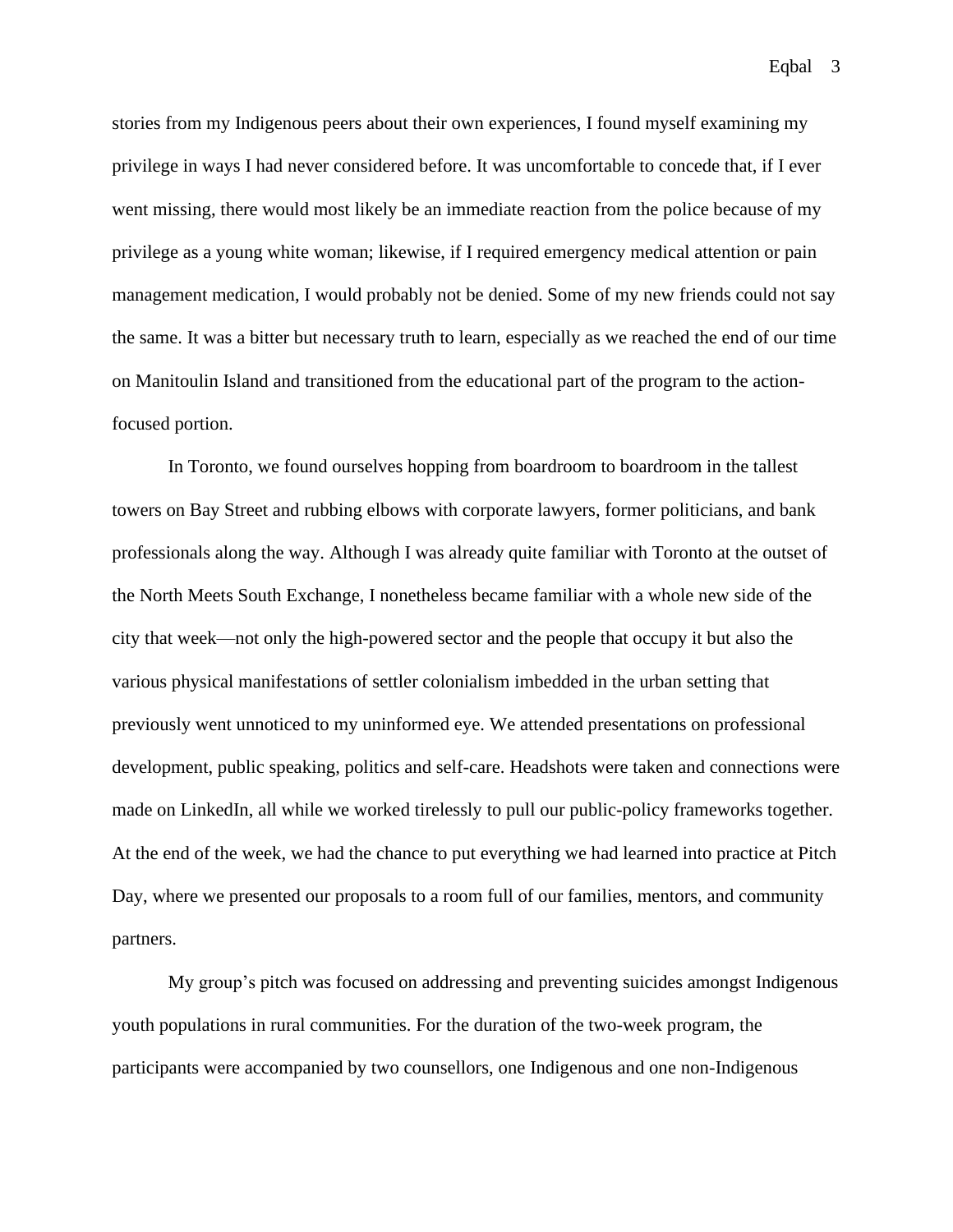individual, who were there for us to talk to when the need arose, such as when subject matter from a discussion hit a little too close to home or was weighing heavy on our collective conscience. In speaking with our Indigenous counsellor, Lisa, the group learned about the difficulties remote and rural Indigenous communities face when trying to access mental health resources. These resources are extremely scarce to begin with in these regions; what little services there are to be found often offer limited access or availability for youth. On top of these barriers, counsellors are typically unprepared to provide mental health support for Indigenous youth using a trauma-informed approach.

This trauma-informed approach is crucial, for the manner in which Indigenous youth navigate their world and make relationships today is often mitigated and affected by the intergenerational trauma stemming from Canada's residential school system that many have inherited through stories of the experiences their family members and ancestors endured under this cruel system. For this reason, most youth would also prefer to speak to an Indigenous counsellor, who will have a better understanding of the cultural background from which these youth are coming. Yet, there are few Indigenous counsellors available as many Indigenous people on reserve do not have the opportunity to attend post-secondary school or obtain certifications in the applicable fields. Conversely, when individuals leave the reserve, it is often difficult for them to return for various social and economic reasons.

In looking to tackle this big issue, my group proposed both broad solutions that were long-term and wide in scope, as well as a few smaller-scale, concrete solutions. One I was particularly enthused about was creating a one-session training program akin to the safeTALK program that already exists, geared toward caring for the mental health of Indigenous youth. This training program would be specifically designed to inform participants of Canada's colonial

Eqbal 4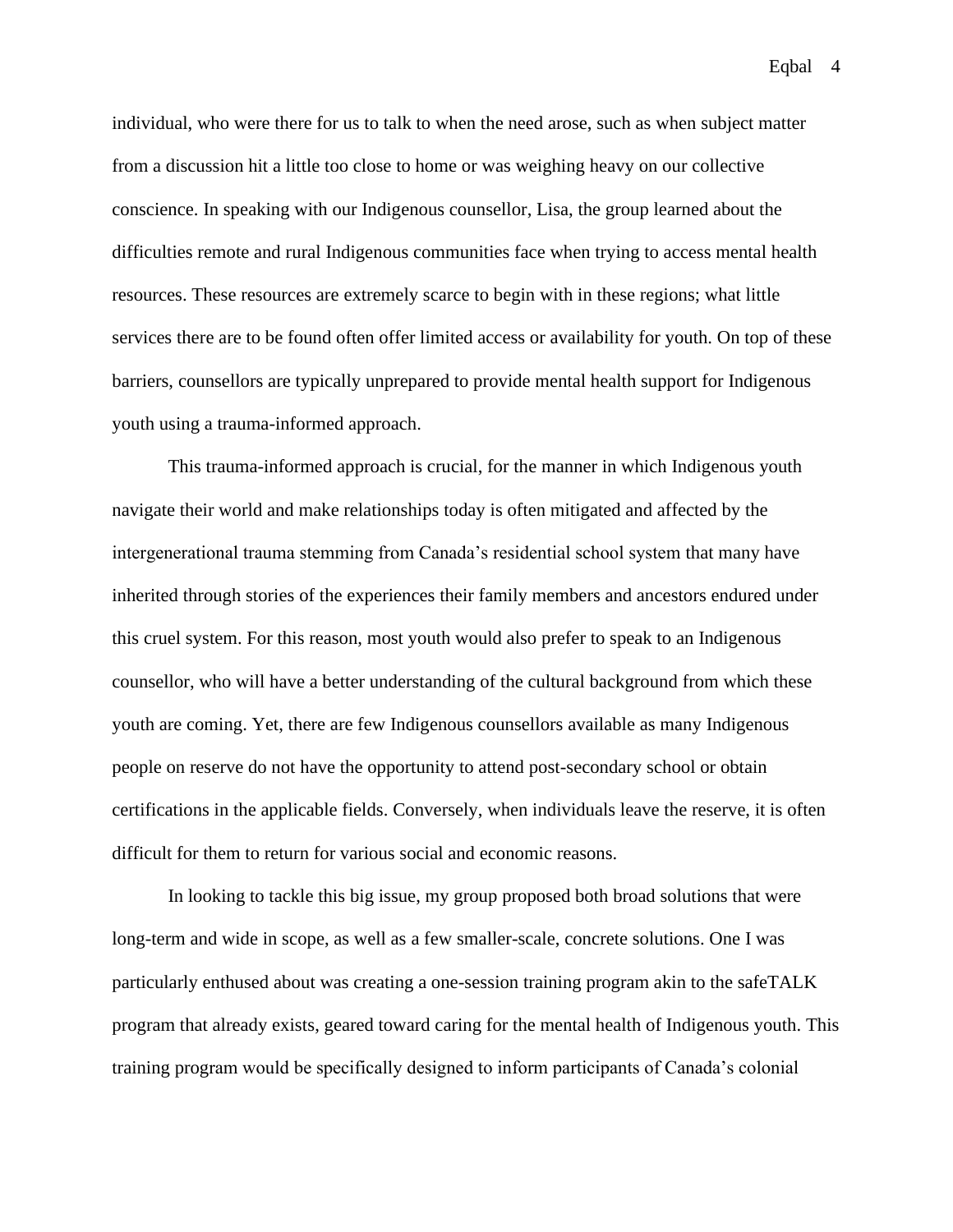legacy and the lasting impacts of its harmful policies on Indigenous people today, while also arming them with basic mental health first aid and suicide awareness. The inherent mobility in this training program means that it could be conducted in more remote communities, and that pre-existing community leaders such as Indigenous elders could receive some specific tools and training to help combat the omnipresent suicide crisis across Indigenous youth populations today without having to leave the community or commit to a full bachelor's degree. This idea stemmed from safeTALK sessions I have attended throughout my time at Western that have trained me in suicide awareness and prepared me to help someone who is having thoughts of suicide get to a place of safety. In meeting people from the Anishinaabe community on Manitoulin Island and hearing their stories of coping with trauma, it became abundantly clear that simple solutions like this could drastically change the quality of life for youth in remote areas. My group and I did our best to promote both the necessity and viability of these solutions in our pitch presentation and public-policy framework.

The most interesting part about the North Meets South Exchange was easily the people those who ran it and those who were going through it alongside me. The North Meets South Exchange was orchestrated by the all-female executive team at the Jr. Economic Club of Canada. As someone who has always assumed I would be unwelcome in the world of business and politics, I found it profoundly moving to see women like myself thriving in those circles and taking on leadership roles, all while fiercely supporting each other. I was particularly enamored with the founder of the Jr. Economic Club of Canada, Rhiannon Rosalind. She was so eloquent yet so genuine in a way I would never expect from someone who held the titles of President and CEO, let alone a woman in the often unforgiving, male-dominated world of business. She was honest about the many struggles she had encountered in life and took time to get to know each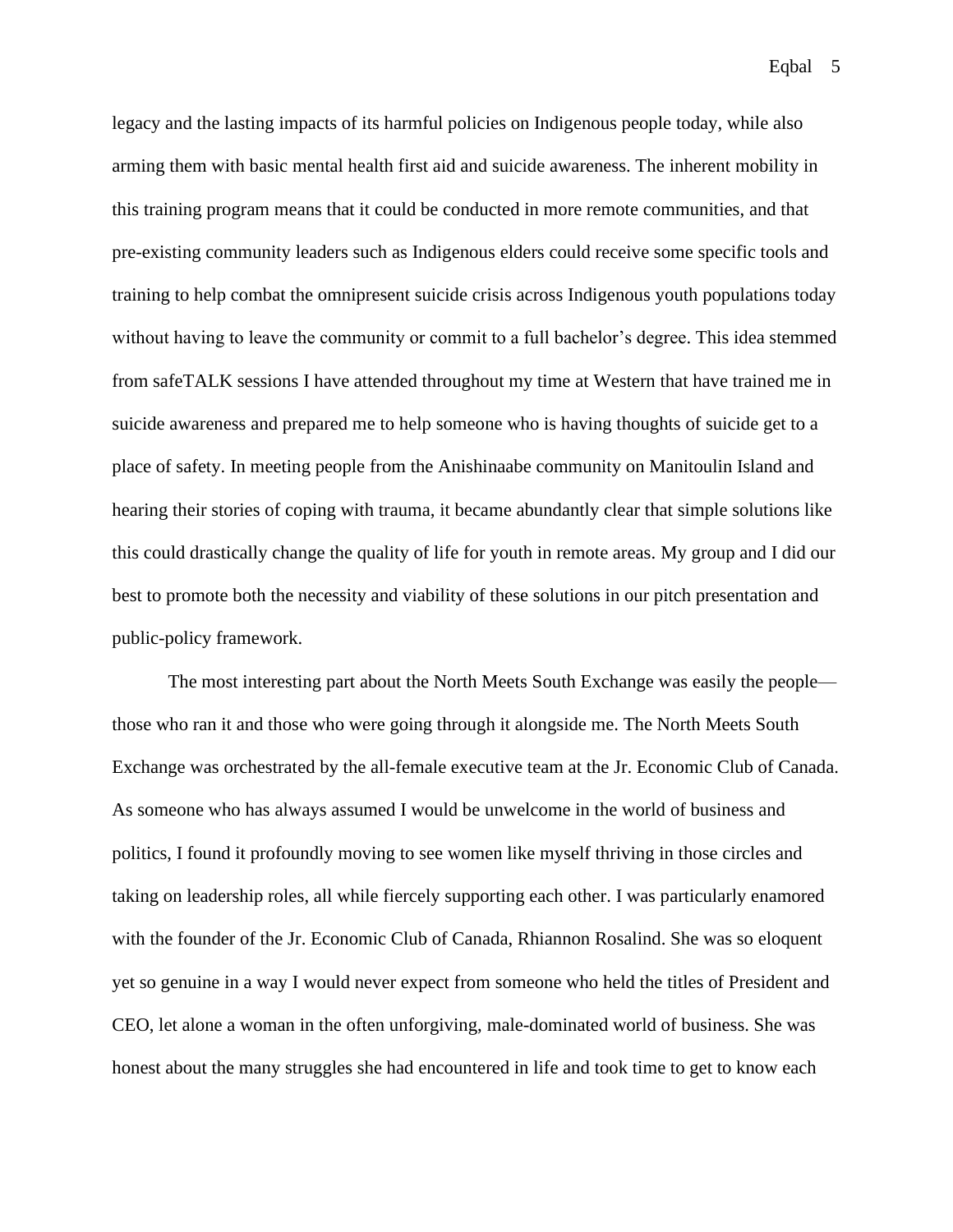participant, while being fully present for each activity. She also showed us first-hand how she manages to balance her roles as a mother and a businesswoman, for she brought her eldest son along on the trip to give him an introduction to the work of truth and reconciliation. I quickly came to idolize Rhiannon along with her team of powerful and intelligent young women not only for their ability to run a successful and renowned collective but also for their commitment to doing so without sacrificing their health, humanity or their femininity.

My fellow participants were some of the most fascinating people I have ever met. We were as different as can be: some were just finishing middle school, some had graduated university, and others had already started families of their own. Yet, a program centered around the heavy subject of truth and reconciliation necessitates that its participants be vulnerable; you cannot help but bond with those around you. Although we began as strangers, we soon came to lean on each other for support as we worked through our shock, anger, and retroactive grief over the atrocities committed against Indigenous people both in the past and in the present day. As the group cultivated a safe space, I practiced opening up to others; in doing so, I came to understand the strength and depth of connection that can come from moments of vulnerability. I became particularly close with one participant, Jonathan, who was as magnetic and easygoing as a person could be. He was kind when people asked to touch his afro, even though I had learned that was a microaggression. He was exceedingly energetic and unapologetically passionate. In fact, we bonded over our mutual love of poetry. He shared his with me, and even managed to convince me to show him some of my own—a level of vulnerability in which I seldom indulged. Between lessons, the group would relax by conducting makeshift yoga classes, playing pick-up beach volleyball and frisbee-baseball, taking dips in the lake and even learning songs in Anishinaabemowin on a traditional drum. In all those shared moments of tears and laughter,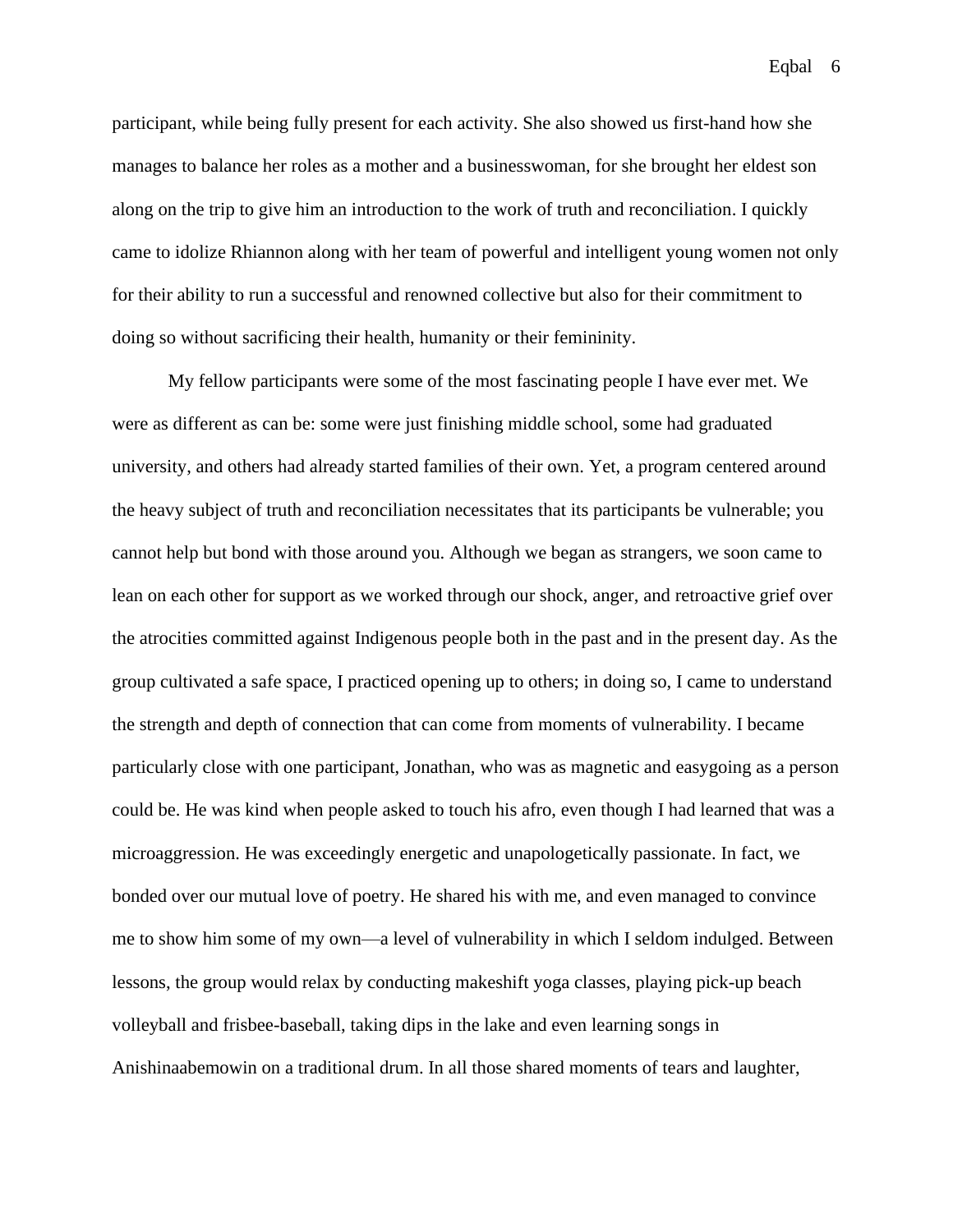friendships were forged across historical, cultural, and geographical divides—ones that I still maintain to this day.

One key takeaway I have reflected on a lot since concluding my exchange is that there are few opportunities for Indigenous people to embrace their culture in life as I know it. From the moment I left Manitoulin, I found myself having to carve out spaces to carry on the traditions and conversations we started while on the island. In order to smudge at the end of the day, we had to go outside for fear of setting off a smoke alarm. We had to scrounge around for a patch of grass to ground our bare feet in before performing any of the songs we had learned. It took all my courage to ignore the people staring as we stood in a circle and beat our drums. The more time that passes, the more apparent it becomes that opportunities or forums to keep this conversation going are rare: if you are going to be a good advocate and ally, you must create these opportunities yourself.

Aside from the obvious educational component surrounding truth and reconciliation, this program allowed me to hone crucial transferrable skills. Embarking on this exchange pushed me far out of my comfort zone and taught me how to adapt and thrive in unfamiliar settings. Furthermore, my experience with Pitch Day allowed me to fine-tune my presentation skills, and our workshops on Bay Street helped me to conquer my fear of networking. I found it fulfilling not only to foster relationships with community members and corporate professionals alike but also to take what I had learned from them and use it to educate people in my own community. Collaborating on the public policy taught me that, to be a strong ally and leader, one must learn when to take the lead and when to empower others to lead. It also improved my ability to communicate, actively listen, and resolve conflicts. This experience revealed my passion for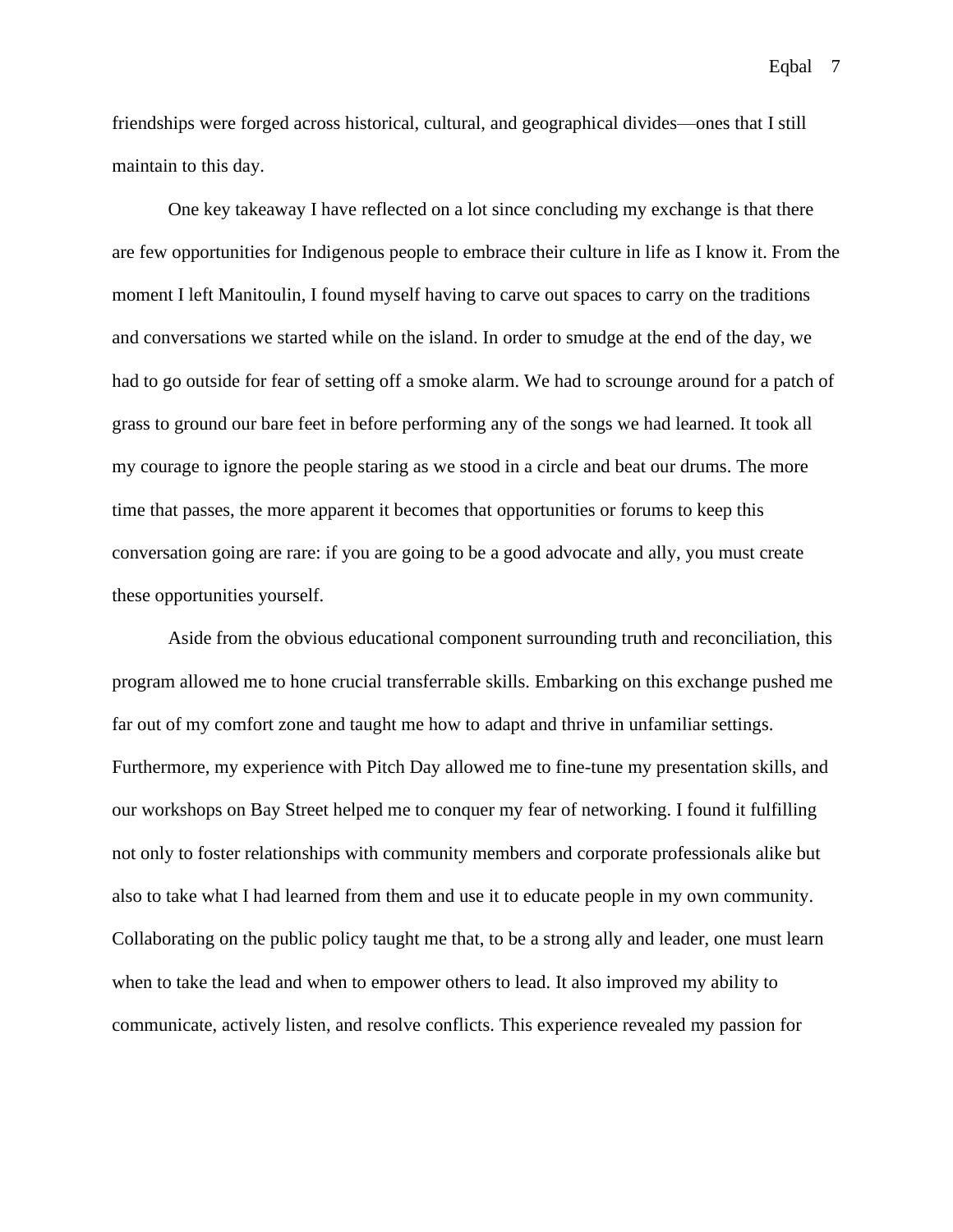policy and advocacy, especially when it comes to advocating for marginalized groups like Indigenous peoples—a path I would never have considered if it were not for this opportunity.

This exchange tied in nicely with my academic journey as an Arts & Humanities student. My skillset was essential in preparing my group's public-policy framework, as it needed to be of a high calibre before it was presented to a room of community partners and mailed to the provincial legislature—and most of my group members were in high school. Thus, my degree proved to be both useful and dynamic, for I was able to understand and incorporate the information and style of writing necessary to make our policy framework legitimate, even though I am not a political-science student. Without my critical thinking, creativity, editing and writing skills, and understanding of rhetoric, that policy would not have reached its full potential.

The focus on critical thinking and self-knowledge present throughout the exchange mimicked the principles imbedded in the SASAH program. This program informed conversations from my undergraduate classes (both inside and outside of SASAH) around colonialism, taking up space as a white settler, and making space for others to speak who have been historically oppressed and excluded from dominant narratives. Additionally, the teamwork components from this CEL experience not only built upon my past experiences with group projects for SASAH, such as the cemetery project from first year, but also helped to prepare me for success in completing my capstone project as part of this year's SASAH seminar course. Furthermore, SASAH's tendency to attract all types of people and to encourage honest group discussions primed me for this experience, as the North Meets South Exchange also attracted people from all walks of life and thrived on open discussions. Thus, this exchange aligned well with SASAH's mission to create informed and empathetic global citizens.

Eqbal 8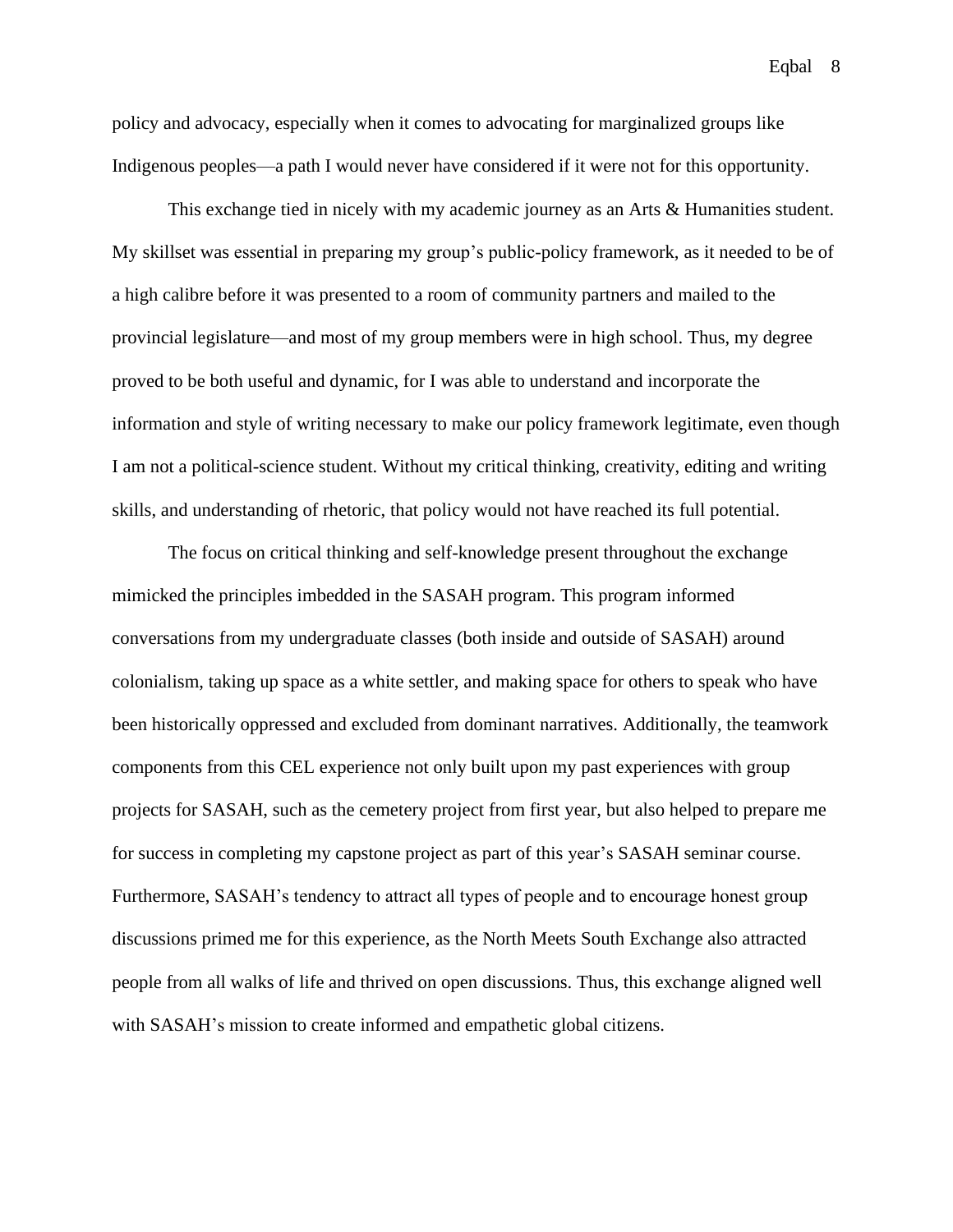Whereas the opportunity to participate in the North Meets South Exchange came together on a whim, I had conversely been awaiting the chance to apply for an intern position at The Walrus magazine since the very beginning of my undergraduate degree in SASAH. As I met more students in the program and heard about their experiences with it, I found myself eagerly awaiting my chance to seize the opportunity. I have always enjoyed writing and editing, and the more I thought about it, the more I believed journalism could be a good fit for me. At the same time, as someone who struggles with committing to long-term goals and settling on a single life plan, I was excited for the chance to try out this career path before I devoted myself to it fully. Now, having done the internship, I can confidently say that, unsurprisingly, the opportunity to work as an intern at The Walrus magazine was a formative experience for myself as a student and a professional.

I was assigned a wide variety of tasks throughout my internship; I found myself learning new skills each week in unexpected areas including audio editing and podcast creation. Collaborating with Angela Misri, the Digital Director at The Walrus, on her podcast for the Ryerson Image Center's latest gallery opening was rewarding. The task not only educated me on the history of the female gaze and African portraiture (something I may never have otherwise learned about), but also allowed me to hone skills such as organization, critical thinking and active listening as I poured over the interviews and kept a record of exceptional quotes to be featured. During this project, Angela invited me to shadow her as she interviewed people for the podcast in an audio recording suite at Ryerson University, which allowed me to closely observe not only her interview technique but also the technical side of creating a high-quality recording. Another task that pushed me to develop my skillset was editing background music clips and compile a library of images for a web series, which built upon prior knowledge I acquired from a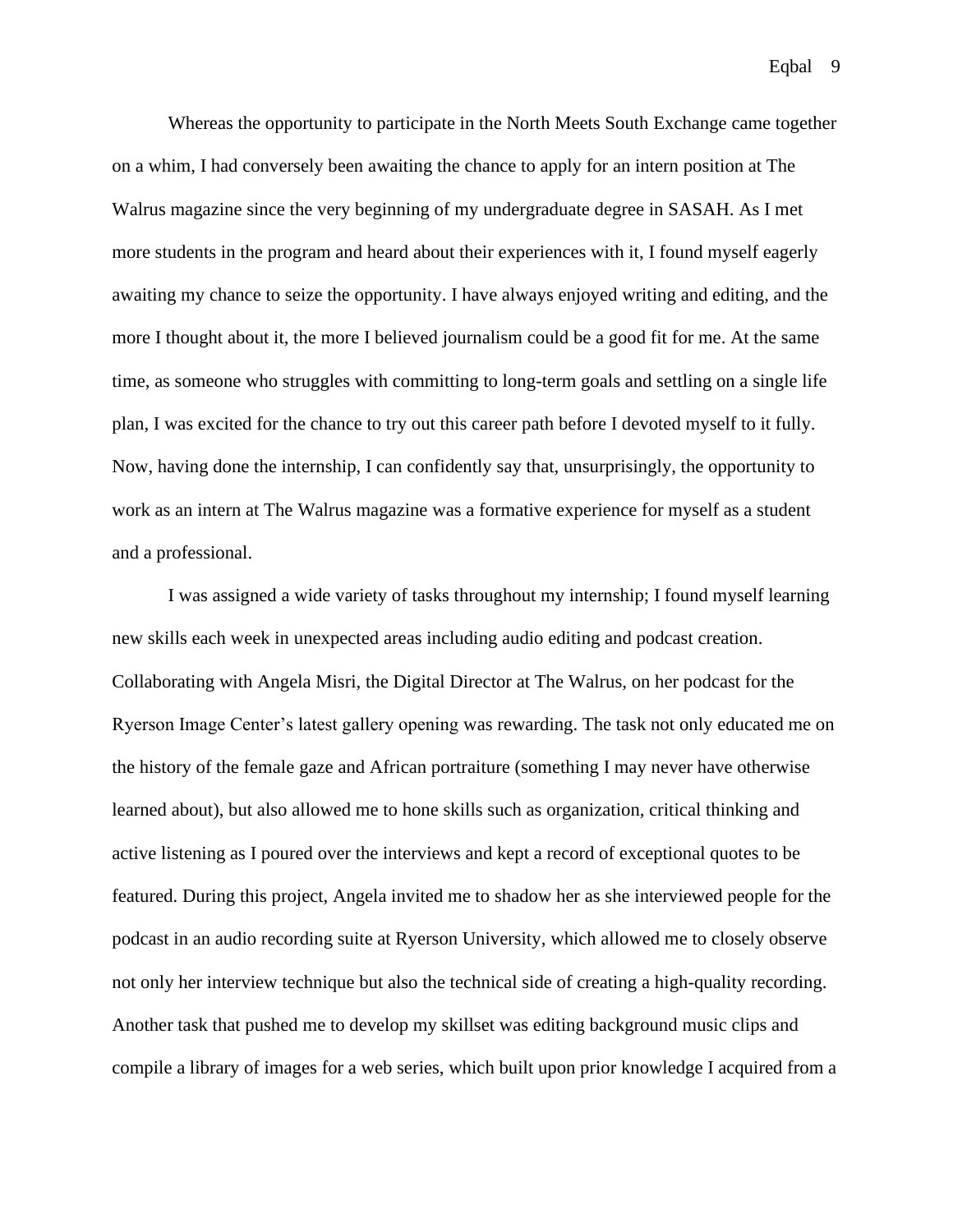computer-science course in university. These projects emphasized for me not only the importance of having a diverse skillset when looking to break into the media industry, but also the value of being able to learn on the job and being willing to teach yourself a new skill as you go. It was also quite fun to get out of my comfort zone and try my hand at more technological tasks.

Other days, I was preoccupied with research tasks regarding miscellaneous topics ranging from the history of denim to illegal activities like money laundering, fraud, and offshore banking. These tasks directly built on my experiences in undergrad—and in SASAH, in particular—as we have had to research many unorthodox topics in the past; thanks to these experiences, I knew how to use creative solutions to find accurate and relevant information from reliable sources. When I was not working on any of these projects, I was tasked with reviewing archived articles on the Walrus website to ensure their coding and settings were in good order, which I was able to do only because of my second-year SASAH course that taught me rudimentary coding with HTML and CSS. In addition, I was asked to consult with Jessica, the Editor-in-Chief, on a syllabus she was developing for an upcoming course on #MeToo and the Media at the University of Toronto. With this task, in particular, I found myself thinking critically and historically about what relevant materials could be included and which assignments would be the best reflection of learning objectives. This line of thought inevitably brought me back to my classroom experiences with SASAH, where I have been asked to read a wide range of materials and been given unique and challenging projects. These tasks as an intern taught me the importance of taking initiative when starting out as a young professional, for I fear I may not have left quite as good of an impression on my supervisors had I not been willing to approach them with my own ideas, such as when I compiled a list of materials and topics to give to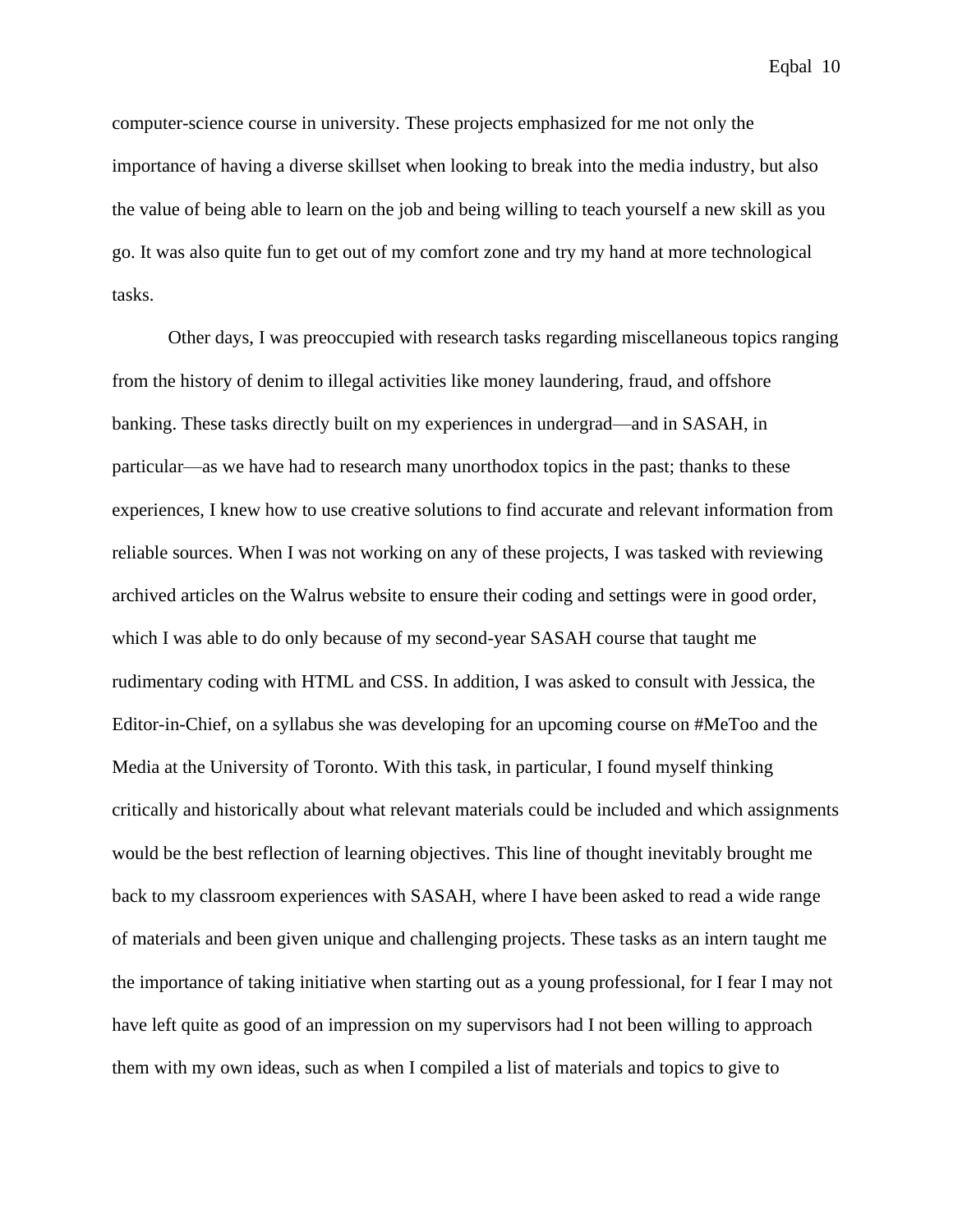Jessica, and issues I had encountered while completing the tasks they assigned me, like when I was reviewing the code on the new website. By going the extra mile with each project, I was able to establish lasting connections in industry, which can be an invaluable resource considering the ever-changing nature of media today.

In the office, I had the chance to observe the daily processes crucial to running a successful publication. Renée Montpellier, the head of Human Resources at The Walrus, specifically placed the intern table in the middle of the office so that we could see first-hand how everything operated. This location certainly served that aim; for instance, I can distinctly remember the energy in the office on the day that the latest issue was being shipped out namely, the palpable, frenetic tension and flurry of activity that accompanied it. I can recall the small cheers that erupted throughout the office when we heard that Céline Dion retweeted a profile written about her for The Walrus. These examples, however, were outside the norm. Having never worked an "office" job before, I found myself continually adjusting to office culture and expectations throughout this internship. This informal education did come with a learning curve; most days I felt mildly suffocated by the quiet, insular culture in the bullpen, where most people would listen to music on headphones so large I could tell they wanted to be left alone. As I met more people and was assigned bigger projects, however, I began to overcome these feelings of loneliness, and my sense of imposter syndrome diminished dramatically.

Although I was not as busy as I was hoping to be, I gained more from my six weeks at The Walrus than I realized as I was going through it. I sat in on brainstorming meetings within the Digital department and contributed my own ideas where I could. I got accustomed to the rhythms of putting a project together in a professional setting: the back and forth between meetings and research, the preparations and communication required, the ideas that are not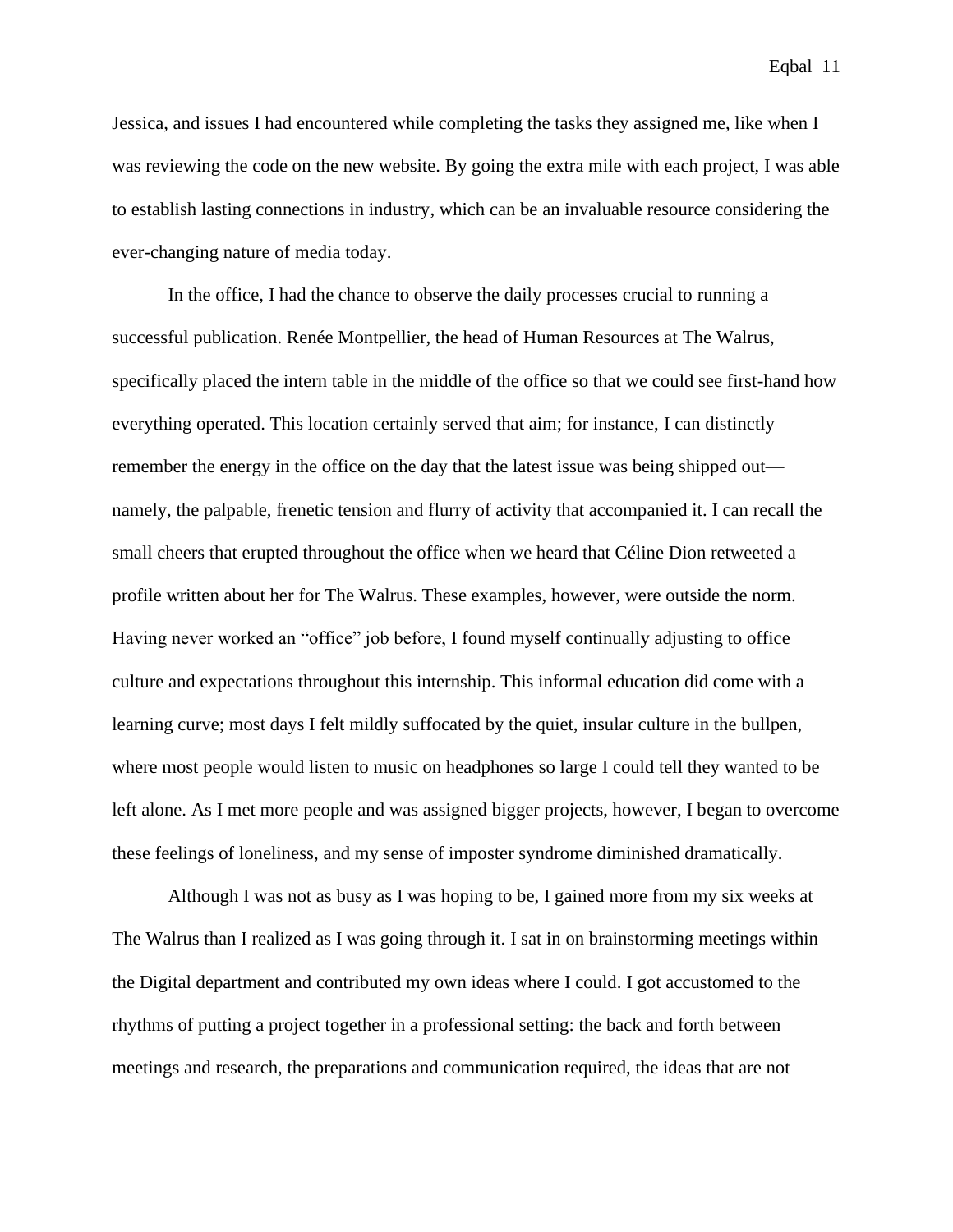feasible enough to make it out of brainstorming sessions. I was assigned a variety of hands-on exercises—from building posts on a content-management system, selecting excerpts from print books for online publication, and brainstorming segments for upcoming web series as well as print articles being put online to shadow editing an article and crafting a pitch for my own article—that allowed me to develop editorial skills.

I had various opportunities to shadow the editors as well as work with them one on one. I bore witness to the editorial team's review of their latest issue, colloquially known as a "deep dive," where the editors go over each piece for the rest of the team. I was also invited to attend a workshop on longform journalism hosted by one of the editors, Carmine Starnino, along with the post-grad journalism fellows working at the magazine. While sitting in on this seminar, I quietly reflected on how much I had grown in such a short time as I found myself understanding industry jargon that I would have been stumped by just weeks prior. The most valuable portion of the internship for me, however, was the masterclass I received on pitching from my supervisor Lauren McKeon, Digital Editor at The Walrus. Her industry insight and wisdom stemming from her personal experiences was invaluable as it gave me a better idea of the state of the industry today. I was particularly grateful for the opportunity to practice crafting pitches under her counsel, for her attentive feedback helped to elevate my skills as a writer and gave me clear ideas of which areas I need to improve on going forward.

In terms of soft skills, I learned a lot about different leadership styles through interactions with various office staff. Lauren was a good mentor: she was kind, detailed, and informative in all of our meetings. However, she was not proactive about checking in with me nor especially warm, and there were many days where I felt she was unprepared for my arrival, scrounging for tasks to keep me busy. Angela, on the other hand, looked for every opportunity to involve me in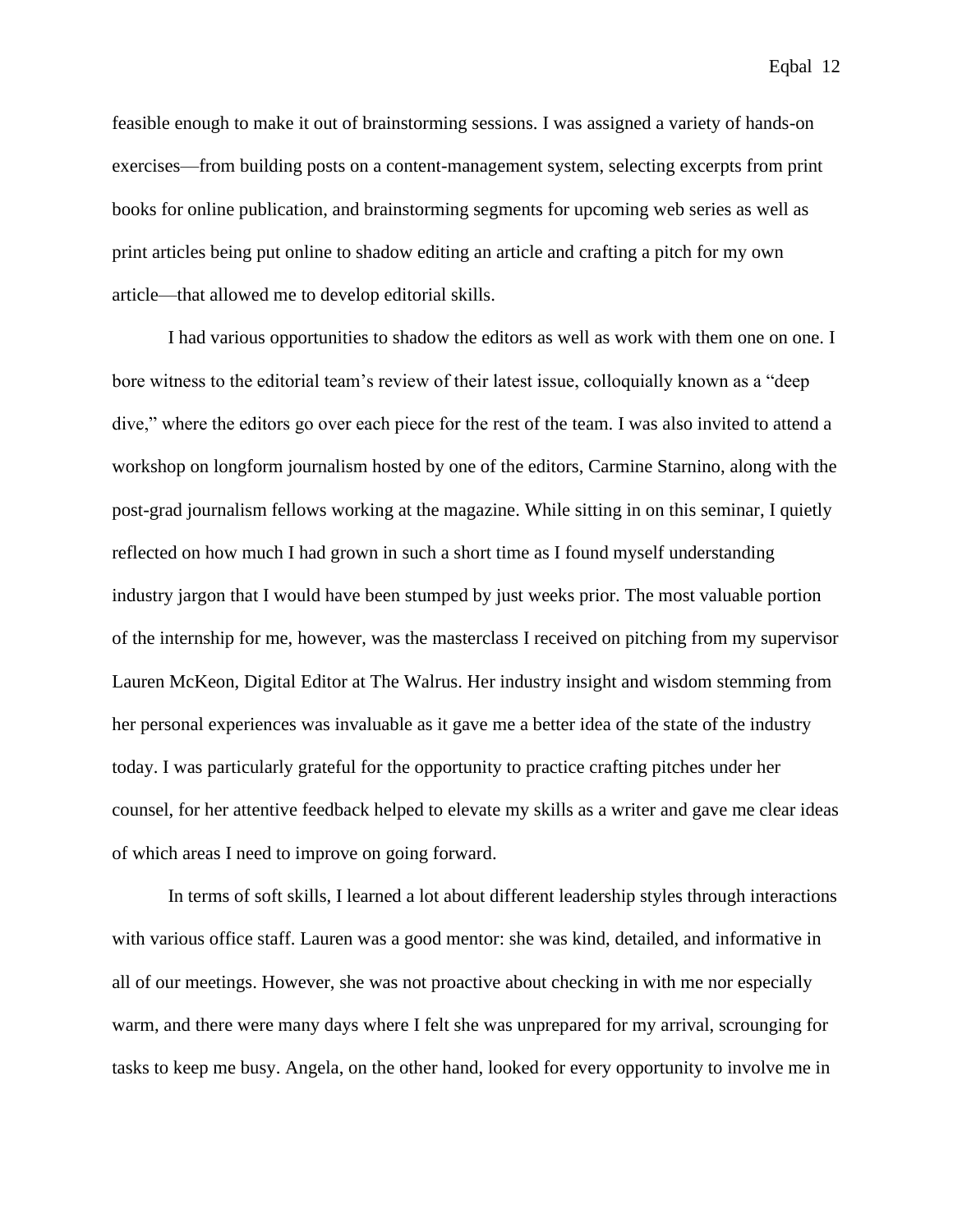projects and teach me new skills. Yet, there was a time where Angela neglected to turn a simple mistake of mine into a teaching moment; in fact, I did not know I had made a mistake until I followed up with her about the project. On the whole, I found fairly reliable and helpful mentors in these women, but learned quickly that I had to take responsibility for my own learning for, while I could tell they cared about my professional development, I was not the only demand of their job, and would only get as much out of this experience as I put into it.

Admittedly, my time at the magazine was not perfect. There were projects scheduled for the internship that we did not get to, and there were weeks where my supervisors were absent. I never really felt integrated into the workplace, and many of the tasks I was doing felt inconsequential. All of these factors combined made it difficult some days to put my best foot forward. Nonetheless, in retrospect, my time at the publication gave me everything I was looking to get out of it and helped me to clarify my life goals and career ambitions. This internship undoubtedly provided me with valuable professional experiences, practical skills and connections. It gave me a sense of the reality of the journalism industry and confirmed that I have not only a strong communications skillset but also an interest in the media industry, and I am able to learn on the job. I hope to one day use all that I have gained to successfully pitch articles not only to the Walrus but also other publications. From there, I hope to build a career as a writer and journalist.

Synthesizing my two experiences for my final presentation proved to be a real challenge, as I not only enjoy public speaking immensely but am also incredibly passionate about each of these experiences; I was eager to share everything that had happened during these combined eight weeks with my peers. Time constraints being what they are, I did my best to balance summarizing my projects in detail while leaving enough time to reflect on what these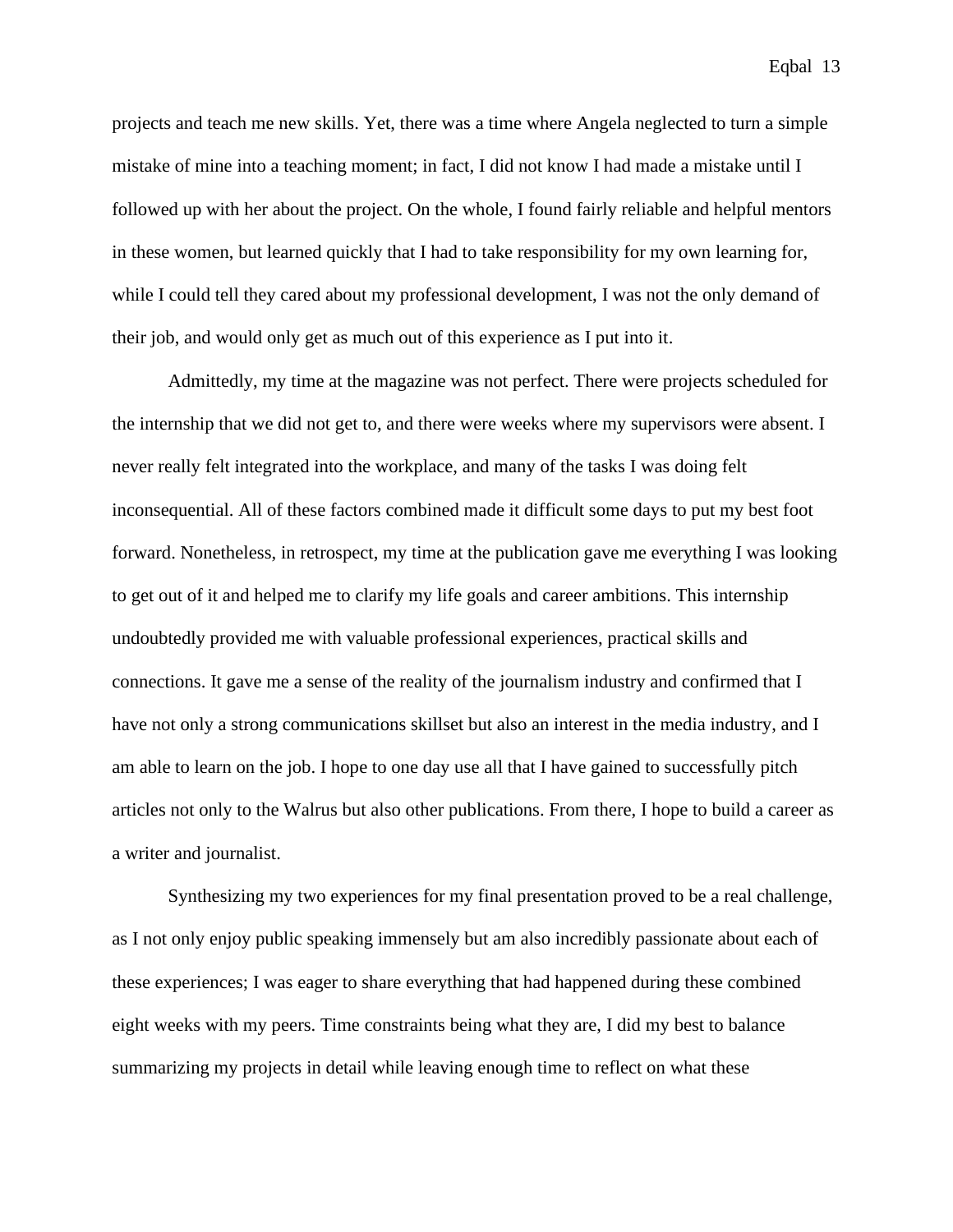experiences were really like and what they meant to me. Nonetheless, preparing the presentation provided a wonderful opportunity for reflection on how both projects have contributed to where I am now in life. For instance, I would not have run for English Department Representative on Arts and Humanities Students' Council last year if it were not for the knowledge and skills I gained from the North Meets South Exchange; likewise, I would not have submitted my work to two publications this semester (and to that end, be accepted for publication each time!) had I not gained the expertise and confidence necessary to put my work out there from interning at The Walrus. It was rewarding to consider the lasting impacts of these formative experiences on my life trajectory.

Looking back on my two CEL projects, I can see that they share more in common than I initially realized. With both experiences, I fell victim to imposter syndrome to a degree; however, by pushing myself to stay present in the moment and do my best each day, I was able to overcome those feelings of inadequacy and emerge from each experience with new abilities and knowledge. As well, each project challenged me to adapt and expand both my skillset and the limits I had unwittingly imposed upon myself and my imagination. Engaging with these community organizations proved to me how applicable and transferrable my degree truly is, introduced me to spheres of work I may otherwise have never considered, and pushed me to see my community in a whole new light. These experiences have renewed my outlook on life—and the potential career paths I could pursue.

While the process of completing these two very different programs was overwhelming and daunting at times, I would do them both all over again in a heartbeat if it did not mean that I was taking a spot away from someone else who had not had the chance to participate. These opportunities effectively grounded what I had learned from my undergrad in the real world and